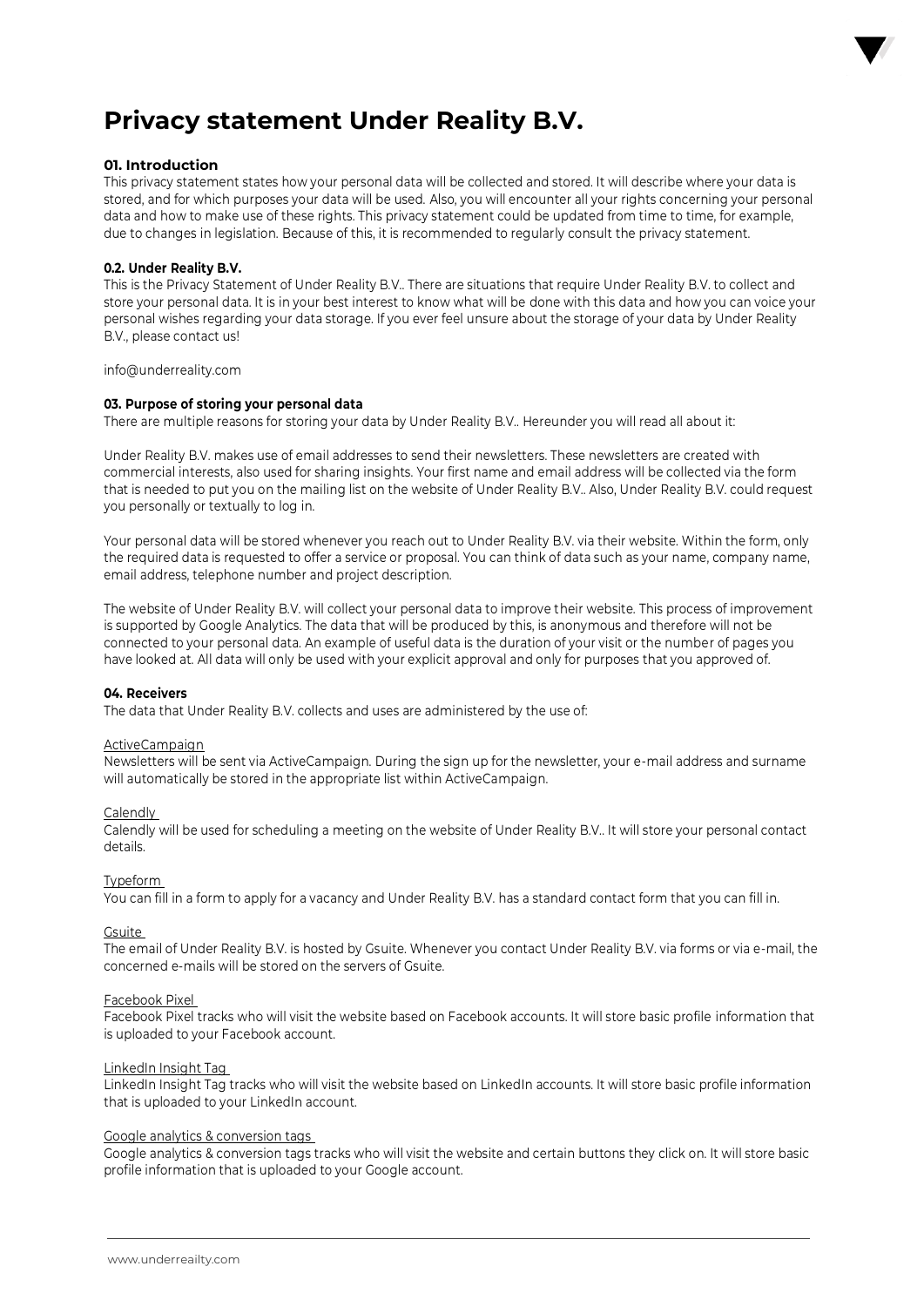

# **0.5. Storage period**

To execute the aforementioned activities, some of your data will be stored for a longer period of time by Under Reality B.V.. Whenever it is not urgent to store your data, your data will not be stored. An exception to this is that Under Reality B.V. has to continue storing your data as a result of legislation.

### Sending newsletters

Your e-mail address and surname will be stored in MailChimp. The period of storing your data has no end date. You can unsubscribe to the newsletter whenever you want via the link that can be found on the bottom of every newsletter, or via sending an email to info@underreality.com.

### **Contact**

Whenever you contact Under Reality B.V. via e-mail, all data that is being sent, such as your name, company name and email address, will be stored on the mail server. E-mails will be stored for a maximum of two years after you have sent them.

### **Analytics**

Data on the website that is stored by Analytics, are anonymous and therefore are not connected to your name, company name or e-mail address. This data can be stored for an indefinite duration within Google Analytics.

### **0.6. Security**

Your personal data will not be physically copied. Your data will be collected in the systems and software mentioned above. The personal data that is stored by Under Reality B.V. or the third parties that are mentioned before, is only accessible via the existing software and are secured with a password that requires two-step verification. By using this two-step verification, a code will be sent from within the software to Under Reality B.V.. The process of logging in requires this code. The devices that will consult your data are secured with fingerprint or a password as well. The devices on which your data will be consulted will always be limited to the necessary amount.

Besides this, your visit to the website is secured via an SSL certificate. This means that your connection with the website of Under Reality B.V. is fully private. You can recognize the presence of this SSL certificate by the green lock next to the URL. Also, the domain of Under Reality B.V. is signed with DNSSEC. This is an extra aid that makes sure the 'signage' of the website is safer and more trustworthy.

# **0.7. Your rights**

### Your right to inspect

At all times, you preserve the right to consult your personal data that is stored by Under Reality B.V.. You can send an email or call Under Reality B.V. to do this. You will receive an overview with your personal data.

### Your right to rectification

Is your data incorrect? Or do you want to make a change? You always preserve the right to let this rectify by Under Reality B.V.. Your data regarding the newsletter can be adjusted via the allocated URL that you can find on the bottom of every newsletter.

### Your right to transmission

Whenever you need the data that is stored by Under Reality B.V. to switch to another party, you will always preserve the right for this transmission. Under Reality B.V. is obligated to send your data to the party that is indicated by you.

### Your right to let your data be erased

If it is your wish that your data will not be stored by Under Reality B.V. any longer, Under Reality B.V. is obligated to erase all of your data.

### Your right to make a complaint

You preserve the right to make a complaint at the 'Authority Personal Data', if you have second thoughts about the way Under Reality B.V. handles your data.

# Your right to stop usage of data (objection)

Whenever you do not want Under Reality B.V. to collect and store your data, you have the right to stop this. If you want to make use of this right, you can indicate this via info@underreality.com. Please send a copy of your ID. You can blur the pass photo, numbers on the bottom of the file and the ID and BSN number. Under Reality B.V. aims to give an answer to your request within one week.